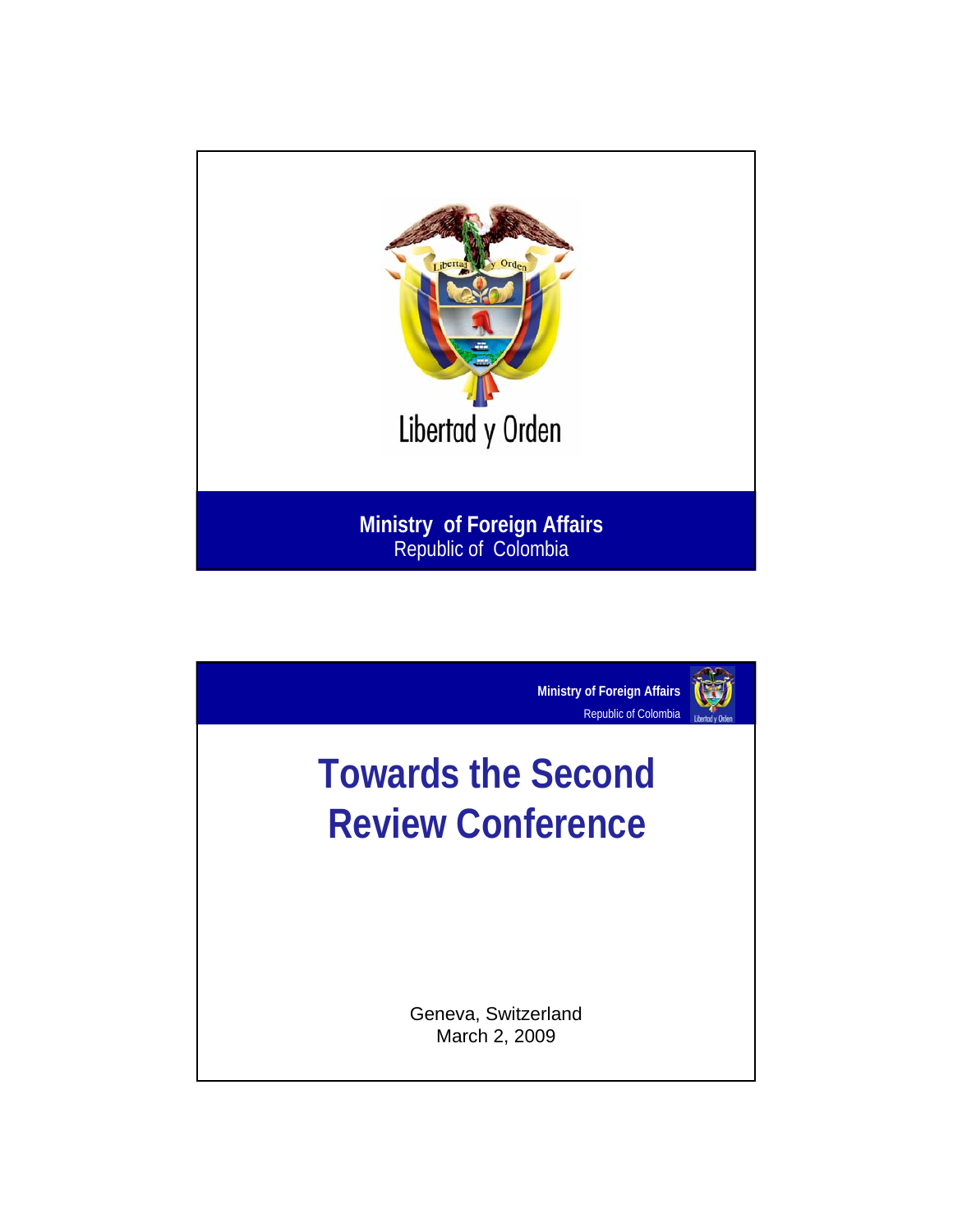

## **INDEX**

1. About the nature of the Second Review Conference (SRC)

- 2. Logistical Aspects
- 3. Cartagena de Indias, Host city
- 4. Advances in the *"Road to Cartagena"*

5. Colombia: Progress in the framework of the Ottawa **Convention** 

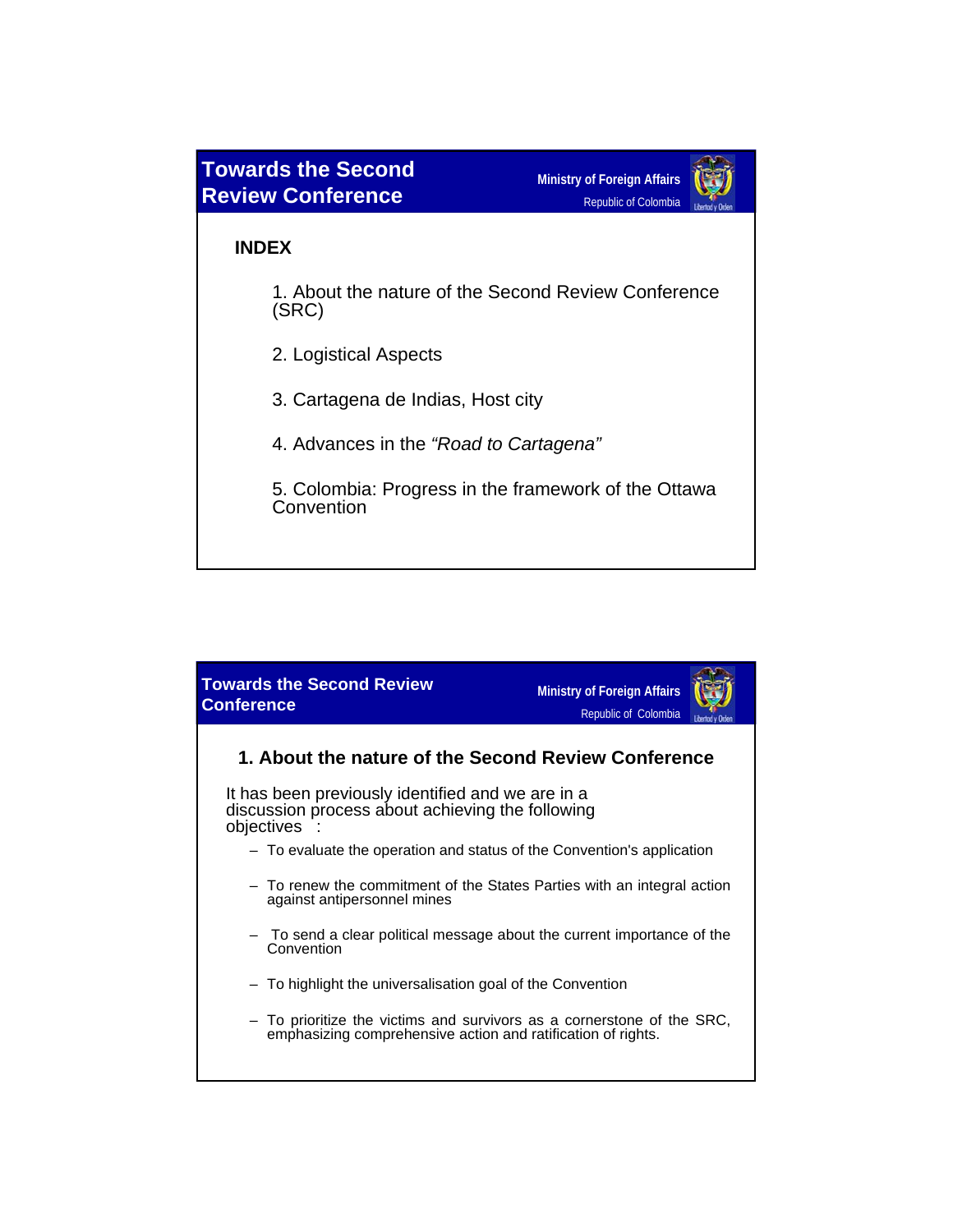

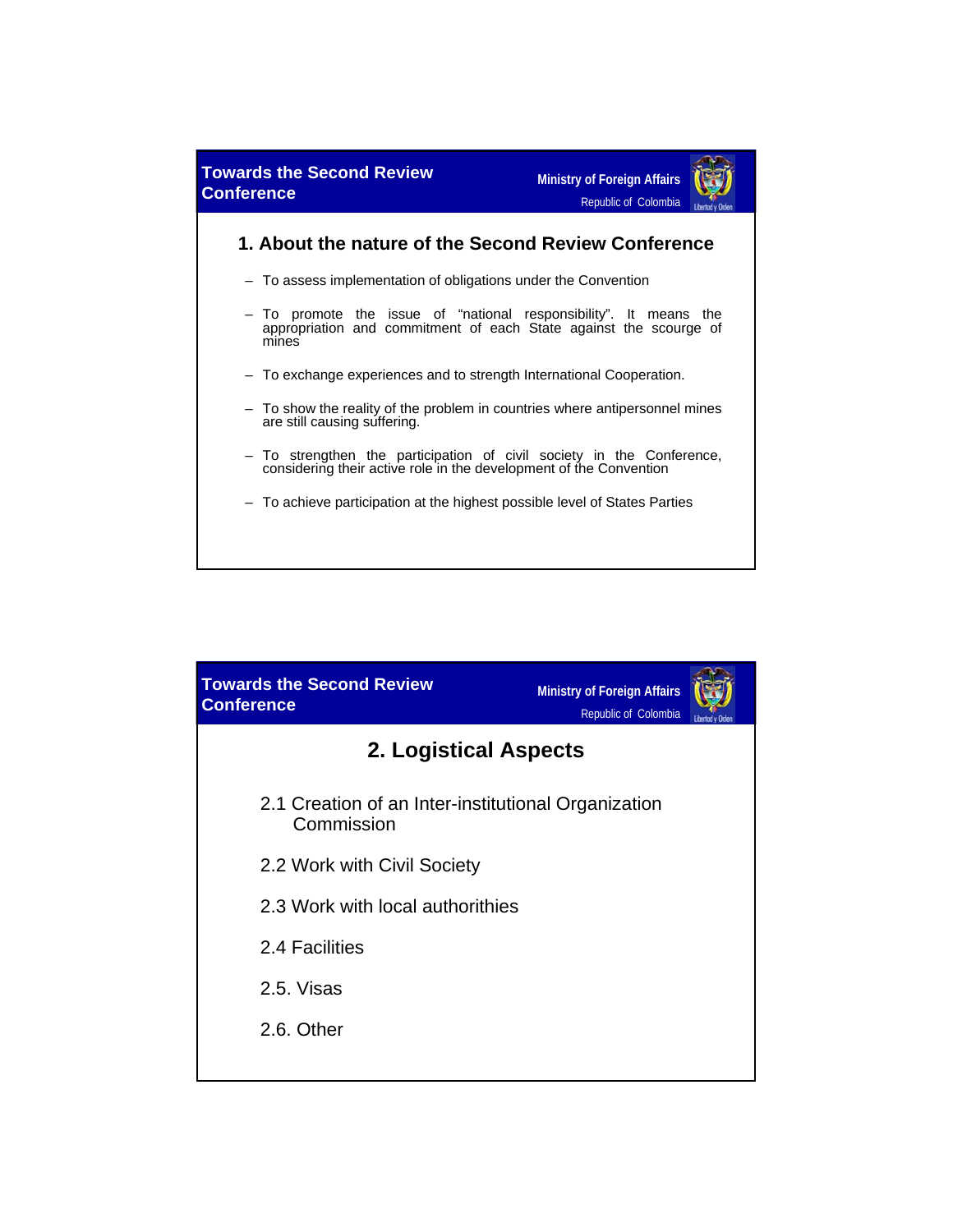

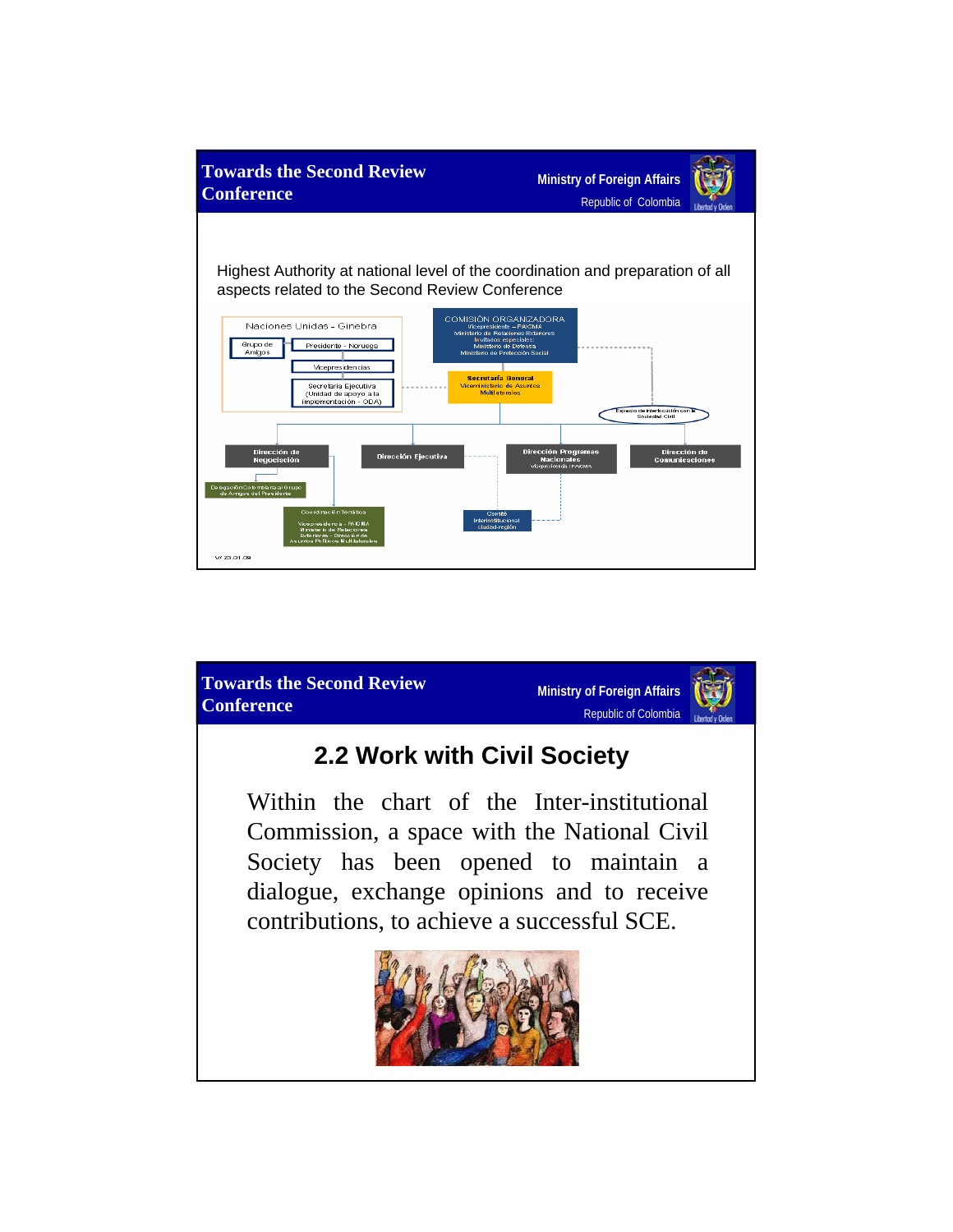

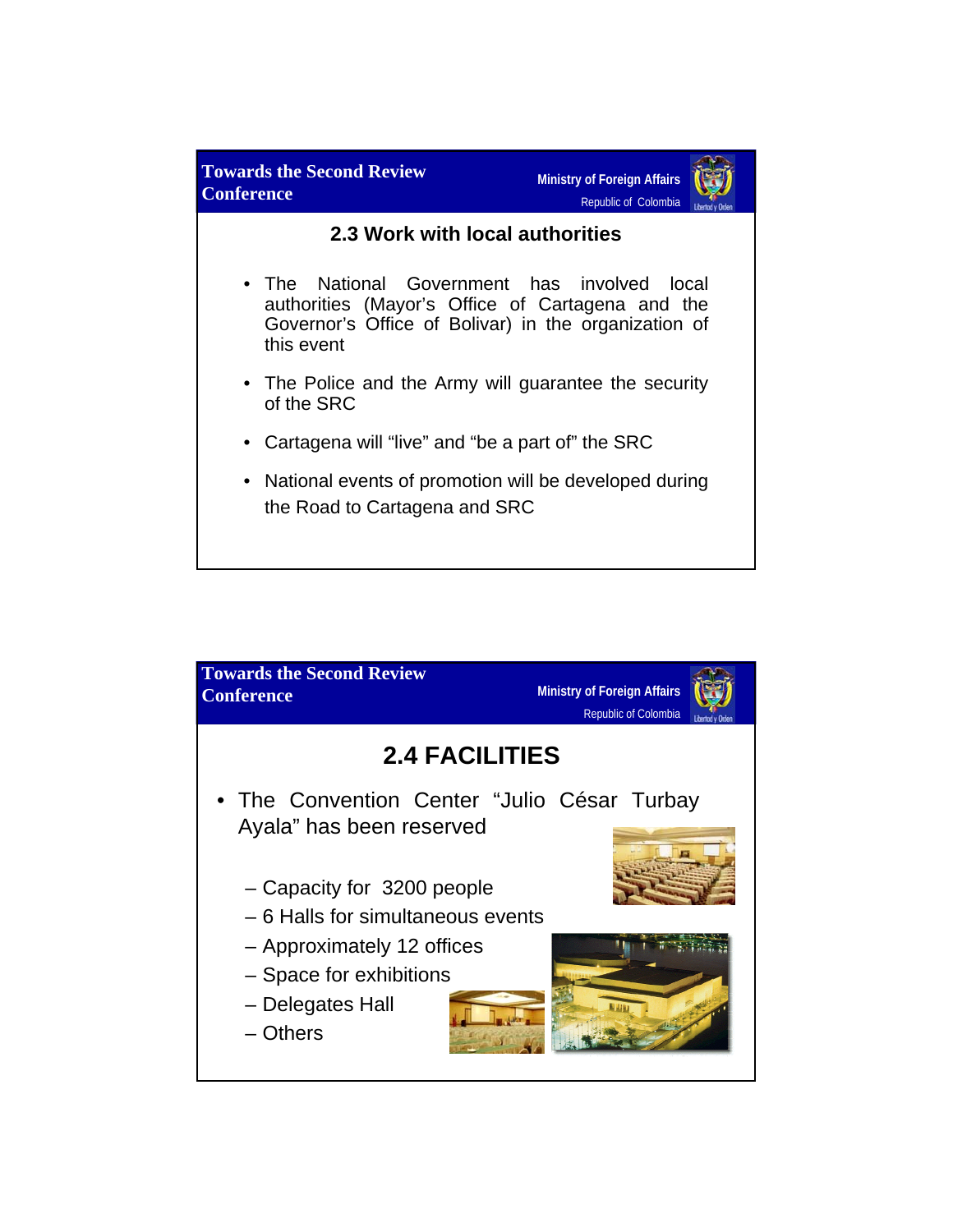

| <b>Towards the Second Review</b><br><b>Conference</b>                                                                                    | <b>Ministry of Foreign Affairs</b><br>Republic of Colombia |
|------------------------------------------------------------------------------------------------------------------------------------------|------------------------------------------------------------|
| <b>2.5. VISAS</b>                                                                                                                        |                                                            |
| • Nationals of countries that do not require visa can<br>enter with their passport                                                       |                                                            |
| • Nationals of countries that require visa, a Courtesy<br>Visa will be issued.                                                           |                                                            |
| • The Courtesy Visa can be issued at any Colombian<br>Consulate                                                                          |                                                            |
| • The Colombian Government will assure the entrance<br>to the country of delegates and everyone duly<br>registered to be part of the SRC |                                                            |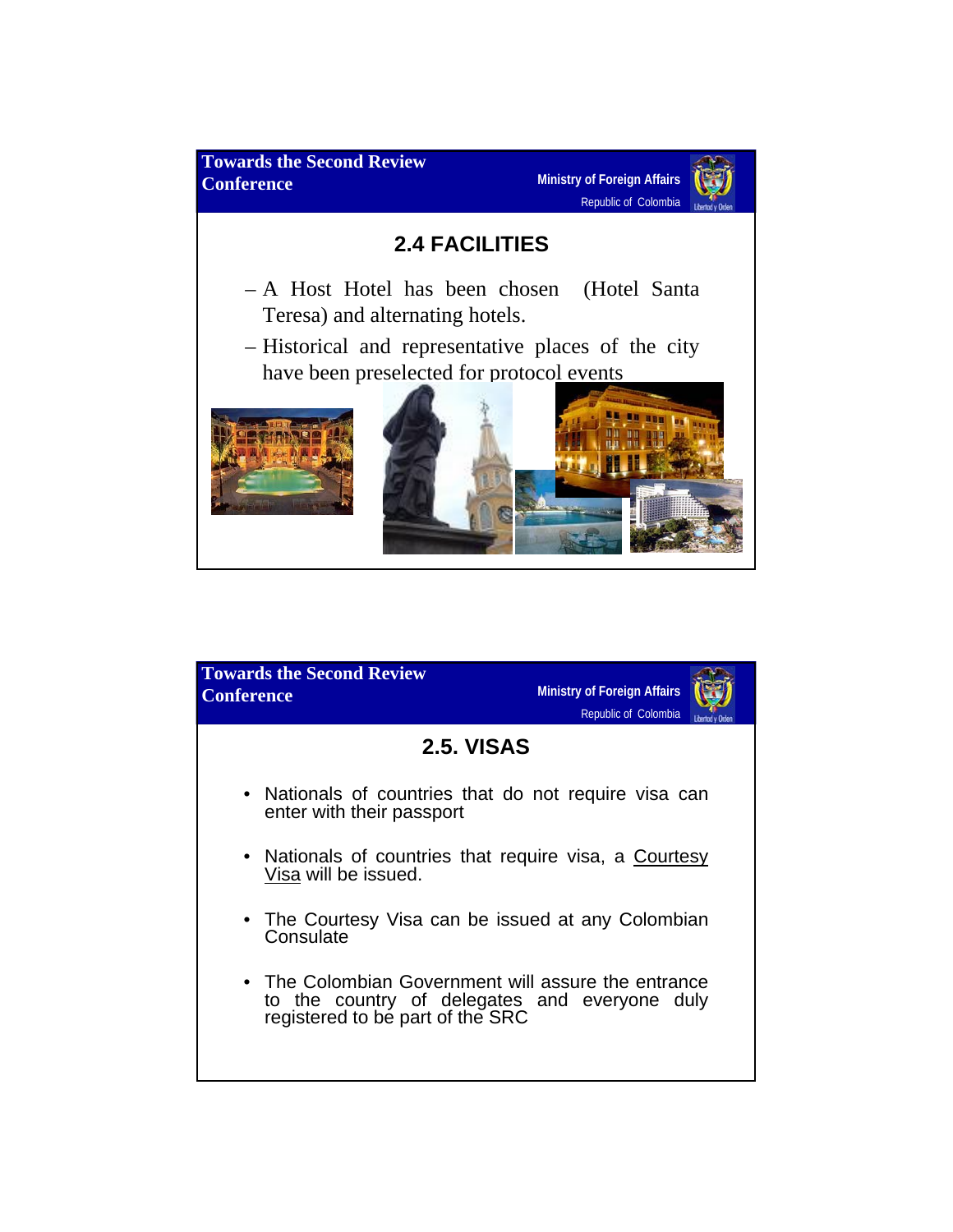

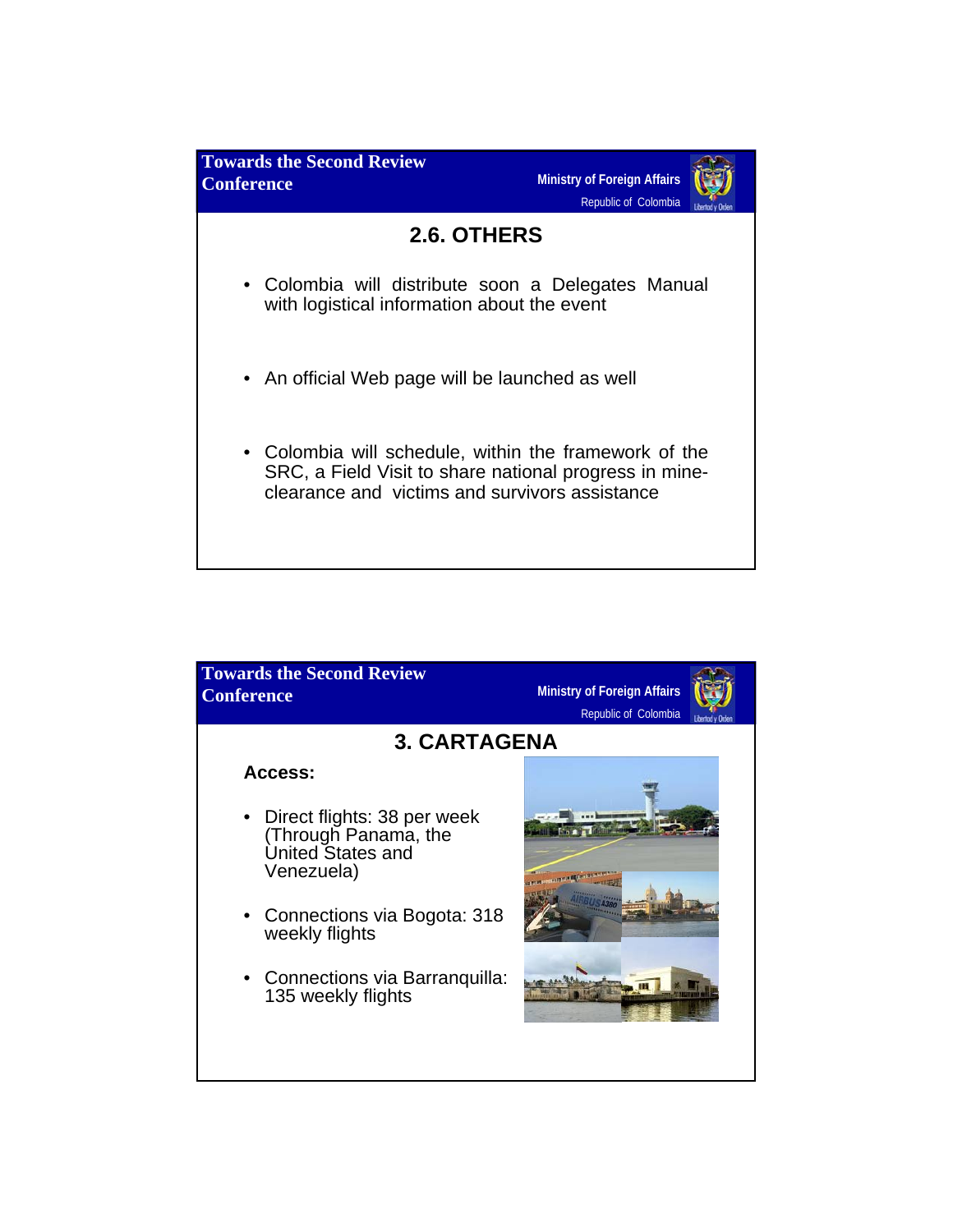

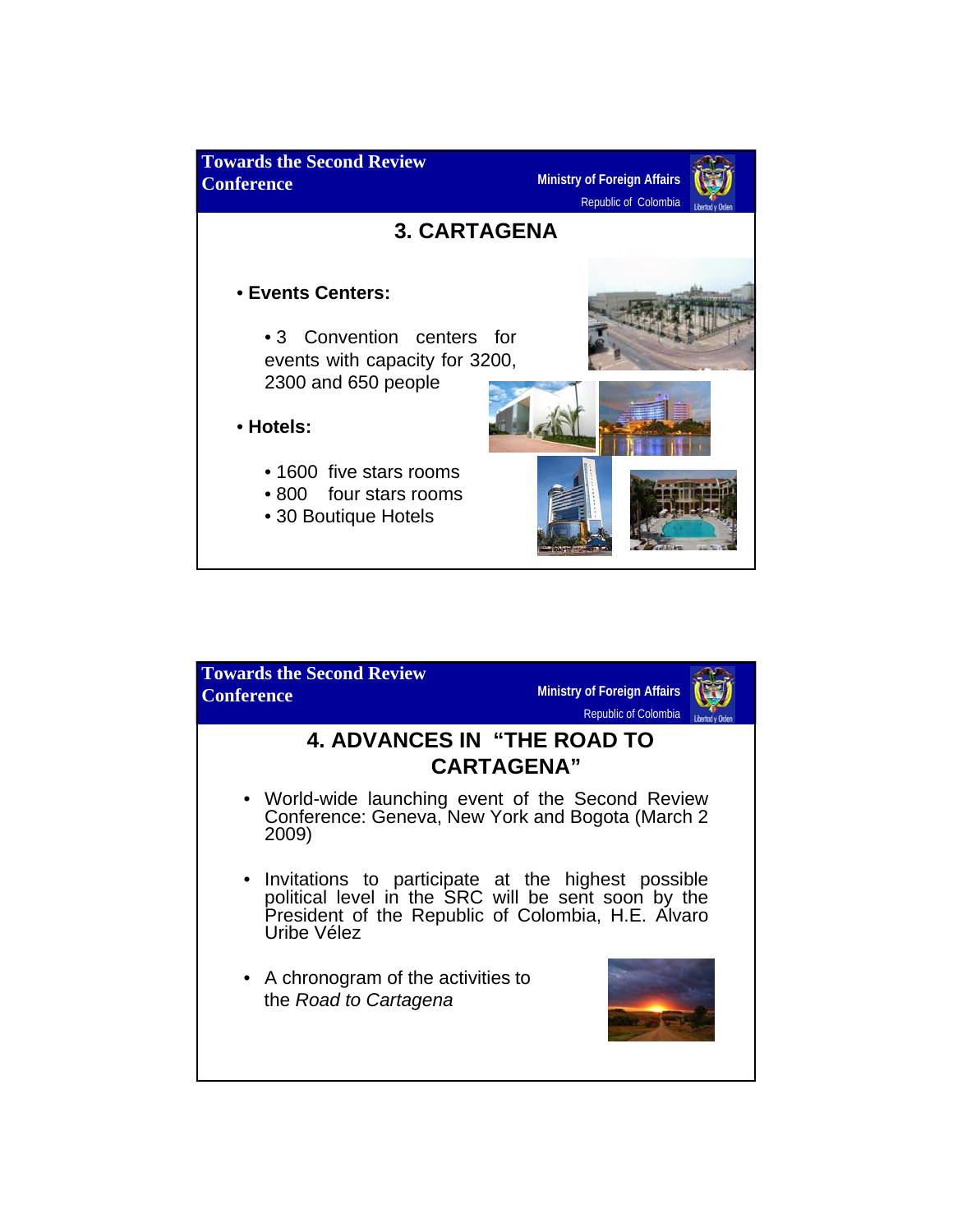

## **5. COLOMBIA: PROGRESS IN THE FRAMEWORK OF THE OTTAWA CONVENTION**

On February 16th 2009, the National Council of Economic and Social Policy (CONPES), main instance of the Colombian Government for planning, approved the Document "Policy for Comprehensive Action against Antipersonnel Mines, Unexploded Explosive Ordnance and Improvised Explosive Devices", as public policy.

Objectives:

- Effectively coordinate the action against mines at national, regional and local levels
- Strengthen the institutional capacity to contain the contamination of the territory
- Promote the capacity of the communities to manage properly the risk by antipersonnel mines
- To assure reparation, integral rehabilitation and socioeconomic inclusion of antipersonnel mine victims